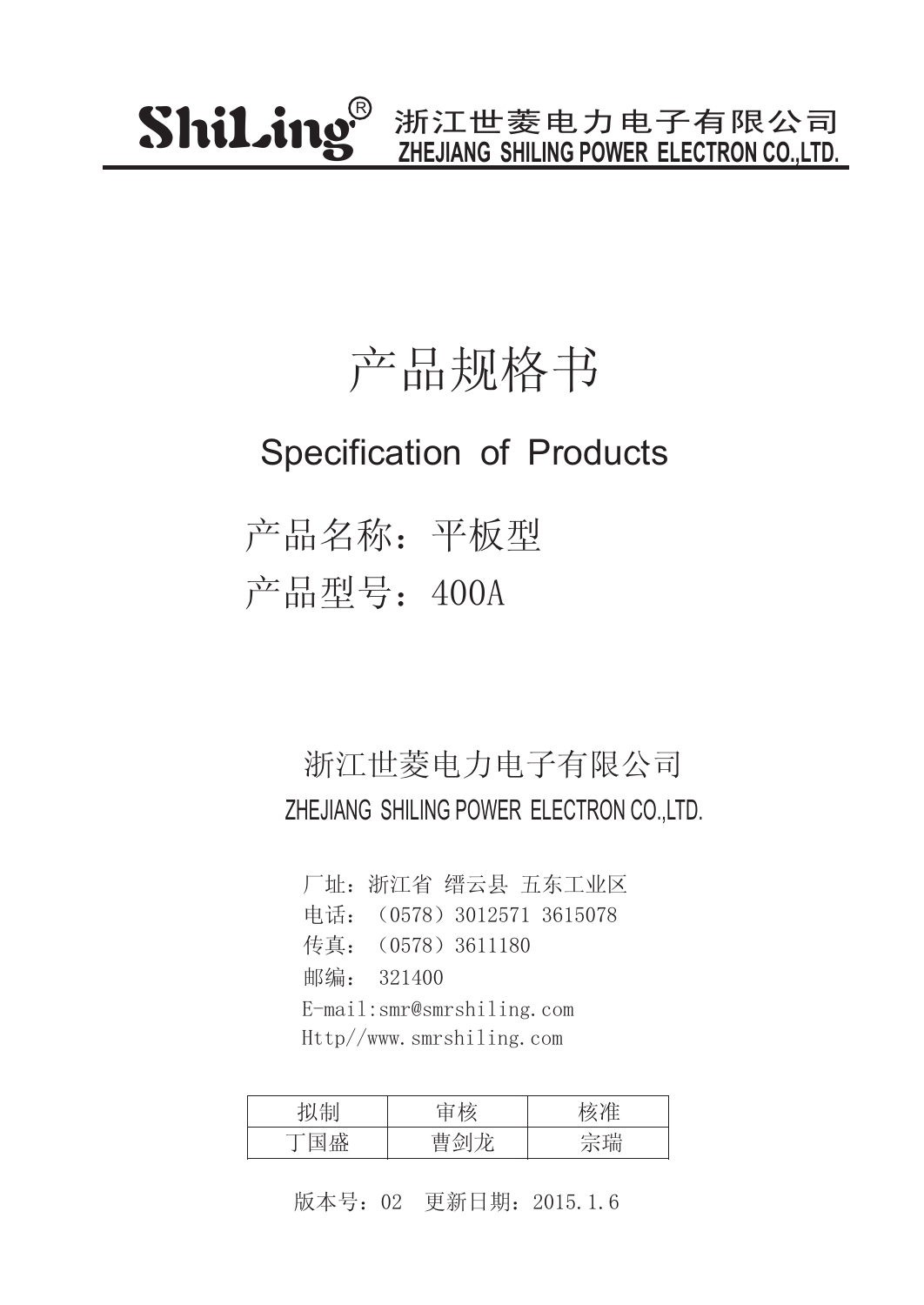# ShiLing®

## **ZHEJIANG SHILING POWER ELECTRON CO.,LTD.**

| <b>SYMBOL</b>                 | <b>CHARACTERISTIC</b>                      | <b>TEST CONDITIONS</b>                                             | $T_i(C)$ | <b>VALUE</b> |             |                | <b>UNIT</b>    |
|-------------------------------|--------------------------------------------|--------------------------------------------------------------------|----------|--------------|-------------|----------------|----------------|
|                               |                                            |                                                                    |          | Min          | <b>Type</b> | <b>Max</b>     |                |
| Mean forward current<br>F(AV) | half sinewave 50Hz<br>180                  | 150                                                                |          |              | 929         | $\overline{A}$ |                |
|                               |                                            | Double side cooled, $\overline{H}_S$ =55C                          |          |              |             |                |                |
| F(AV)                         | Mean forward current                       | half sinewave 50Hz<br>180                                          | 150      |              |             | 667            | A              |
|                               |                                            | Double side cooled, $\overline{\text{H}}_{\text{S}} = 90 \text{C}$ |          |              |             |                |                |
| <b>V</b> <sub>RRM</sub>       | Repetitive peak reverse voltage            | $V_{RRM}$ tp=10ms<br>$V_{\text{RsM}} = V_{\text{RRM}} + 100V$      | 150      | 1100         |             | 2000           | $\vee$         |
| <b>I</b> RRM                  | Repetitive peak current                    | at VRRM                                                            | 150      |              |             | 30             | mA             |
| <b>IFSM</b>                   | Surge forward current                      | 10ms half sine wae<br>$V_R = 0.6V_{RRM}$                           | 150      |              |             | 12.1           | KA             |
| $I^2T$ 1                      | $2T$ for fusing coordination               |                                                                    |          |              |             | 729            | $A^2s*10^3$    |
| $V_{FO}$                      | Threshold voltage                          |                                                                    | 150      |              |             | 1.06           | $\vee$         |
| $r_F$                         | Forward slop resistance                    |                                                                    |          |              |             | 0.35           | $m\Omega$      |
| $V_{FM}$                      | Peak on-state voltage I                    | $TM=1930A$ , F=7KN                                                 | 150      |              |             | 1.74           | $\vee$         |
| $I_{rm}$                      | Reverse recovery current                   | $ITM=1000A$ , tp= 1000 s,<br>di/dt=-40As, V $_{\rm R}$ =50V        | 150      |              |             | 80             | $\overline{A}$ |
| $t_{rr}$                      | Reverse recovery time                      |                                                                    |          |              |             | 4.0            | S              |
| $Q_{rr}$                      | Recovery charge                            |                                                                    |          |              |             | 160            | C              |
| $R_{th (j+h)}$                | Thermal resistance<br>Junction to heatsink | At $180^{\circ}$ sine double side cooled<br>Clamping force 7.0KN   |          |              |             | 0.055          | C W            |
| F <sub>m</sub>                | Mounting force                             |                                                                    |          | 5.3          |             | 10             | <b>KN</b>      |
| $T_{\text{stg}}$              | Stored temperature                         |                                                                    |          | $-40$        |             | 160            | C              |
| $W_t$                         | Weight                                     |                                                                    |          |              | 80          |                | g              |
| Outline                       |                                            | ZT25aT                                                             |          |              |             |                |                |

**Outline**